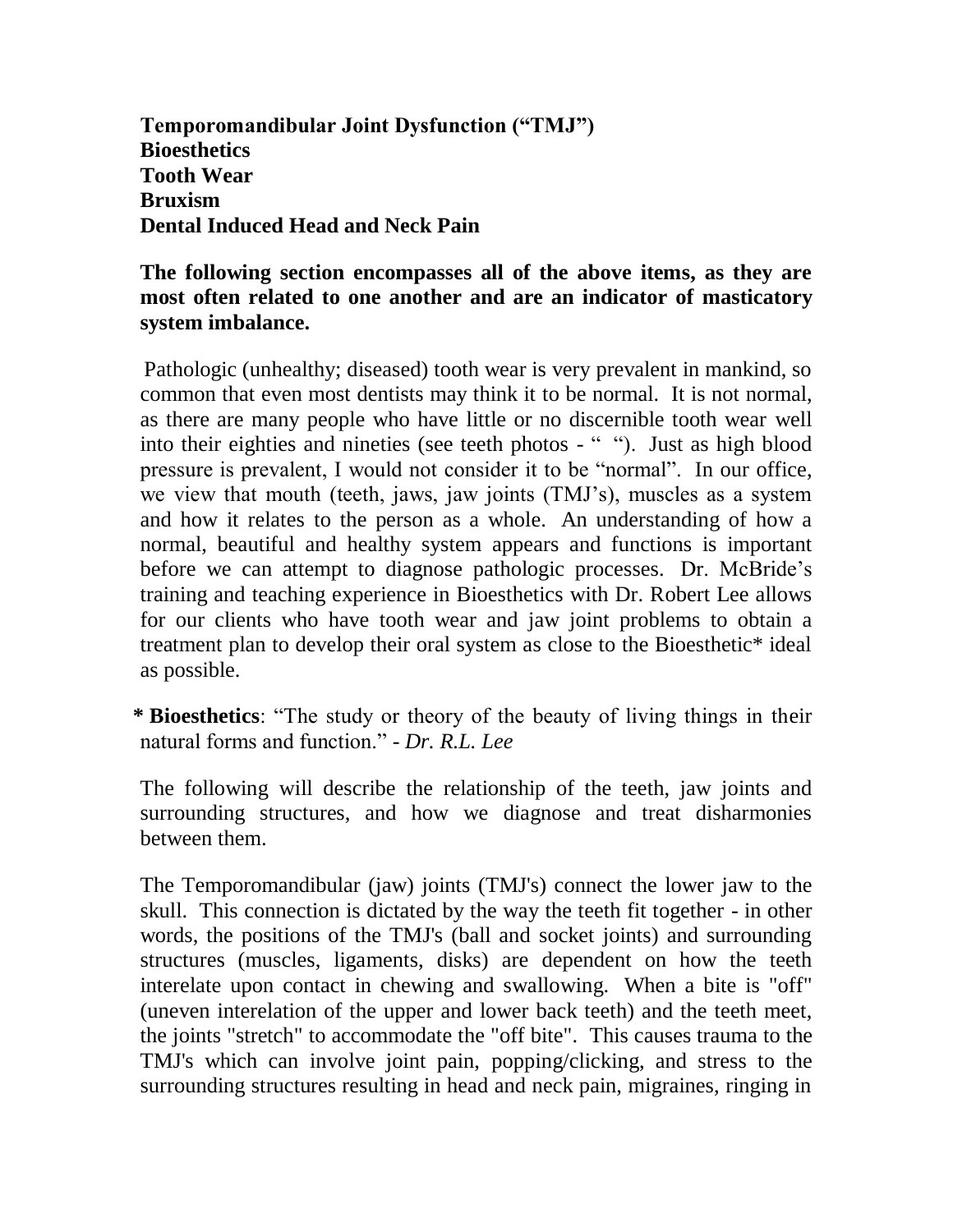the ears (tinnitus), vertigo, **tooth wear** (especially the front teeth), clenching and grinding (**bruxism**). We now know that most of the deep grooves on the sides of teeth at the gumline aren't from the toothrush. They're called "abfractions", and are caused by horizontal "stress corrosion" on teeth, which are symptoms of the inherent dysfunction.

It has been demonstrated that up to one-half ton pressure per square inch can be exerted onto the back teeth from the jaw muscles. If there are uneven biting pressures, the brain gets a message to move the jaw forward (it can't go backward) automatically to prevent their heavy, traumatic contact, with resultant **wear on the front teeth** - they "pay the price".

Some persons have jaw joints which are extremely adaptable and they go through life with "off bites" and stretched joints without any discomfort, but most have excessive tooth wear and possible supporting bone loss. Others may adapt for quite a while and then at some time experience either mild **symptoms** (slight clicking, muscle discomfort, headache, jaw starting to "lock"), or possibly severe symptoms (extreme joint, muscle and head pain even migraine type headaches, loud popping/clicking with the jaw actually locking). Sometimes these events are episodic and the symptoms go away, while there are times that it continues to worsen - a true case of acute TMD (**Temporomandibular Dysfunction**).

# Thorough Diagnosis

Our approach to this problem consists first of developing a complete diagnosis which includes collection of functional data such as models of the teeth, and inter-jaw records to allow for placement of these models on a jaw simulator (articulator). With this, it can be seen how the teeth and joints relate to each other and function without the heavy influence of the protective jaw muscles. Also performed is a muscle palpation examination, measurement of jaw movements, and slide photographs of the teeth in their functional relationships. State of the art jaw joint x-rays (corrected tomograms, or laminograms) are taken at a laboratory to show the "ball and socket" positions at various openings, the positions of the intra-articular discs, and to see if there are any bony changes such as arthritis, due to trauma. The above records, together with a complete history will allow for the development of a diagnosis and an appropriate treatment plan.

#### **Recognized causes of TMD**: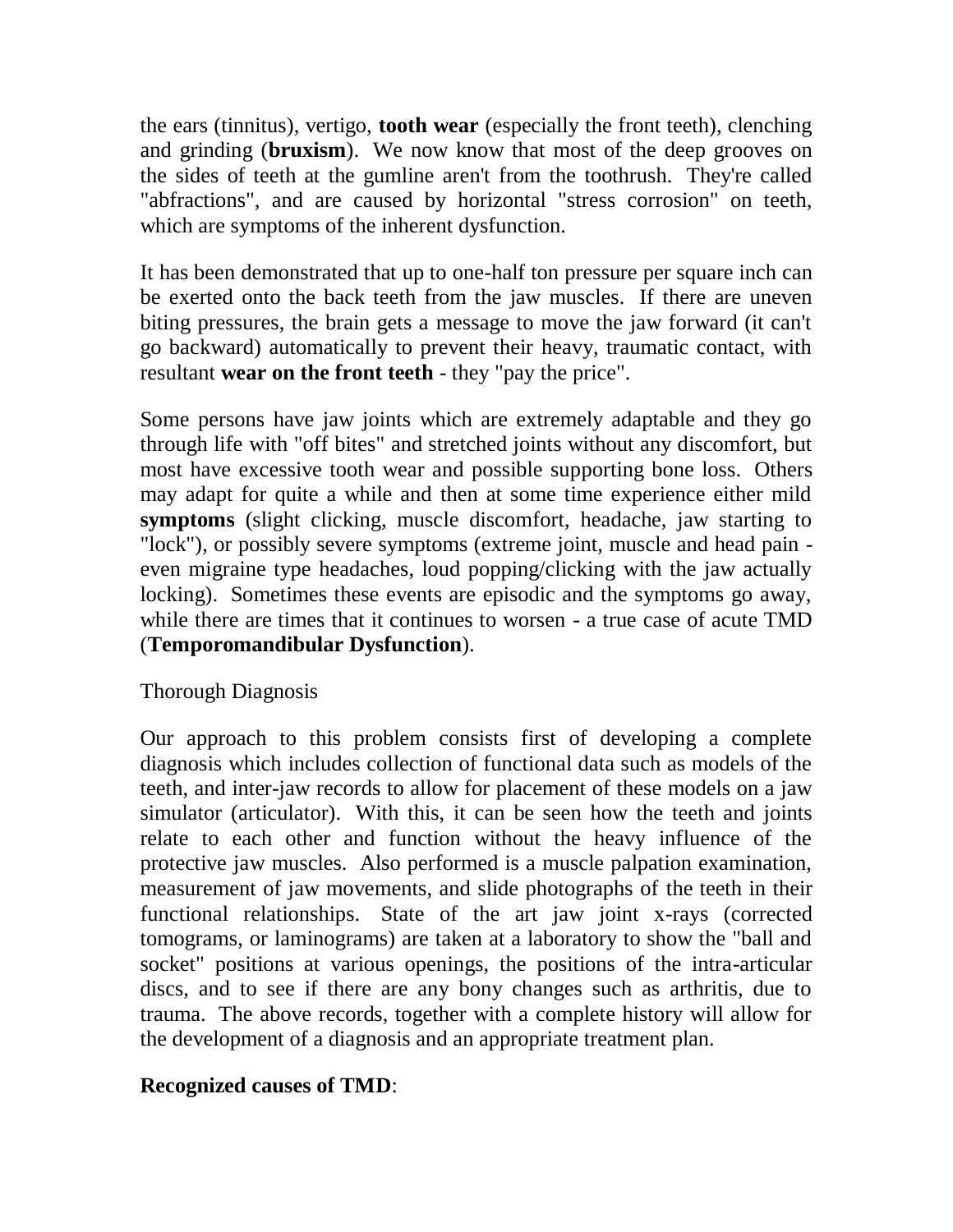- . Trauma to the TMJ's
- . Genetic predisposition
- . Stress
- . General state of health
- . Changes in the way the teeth fit together due to:
- sleeping on your face
- missing teeth with resultant tooth shifting
- improperly placed fillings, crowns, etc.
- improper orthodontics

# Treating the Problem

Typically, after the diagnosis, the first treatment step is the construction of a removable orthotic device, or "splint" known as a "MAGO," which covers the biting surfaces of the upper teeth. It is initially adjusted so that all the lower front teeth hit it evenly, which starts taking the pressure off the jaw joints and surrounding muscles. Soon after its placement, it is modified to contact all the lower teeth evenly. This device is worn full time (excepting for removal during oral hygiene) and only soft foods are eaten at first - this is a major commitment. As the jaw joints become more healthy, the lower teeth will begin to contact the orthotic differently, therefore itl needs to be adjusted periodically to keep up with these healthy changes.

If a person is in severe discomfort, x-rays are taken of the joints, and orthotic treatment is started immediately. The definitive diagnostic process will begin once the person is free from pain and the joints are quantifiably stabilized.

The purpose of collecting data and developing a diagnosis is to let the dentist discover and the client to learn, before definitive dental treatment of any kind is started, what type of dental care will be needed to maintain healthy, stable TMJ's after orthotic treatment. Usually the health, and certainly the new positioning of the joints will not be sustained without continuing orthotic wear, so it is important to know what type of dental treatment will be needed to allow a discontinuance of its wear, prior to starting orthotic treatment. Dental treatment can consist of any one or a combination of four different types:

- **1** Precision Bite Adjustment (PBA re-shaping of teeth biting surfaces).
- **2** Restorative treatment such as crowns, bonding etc.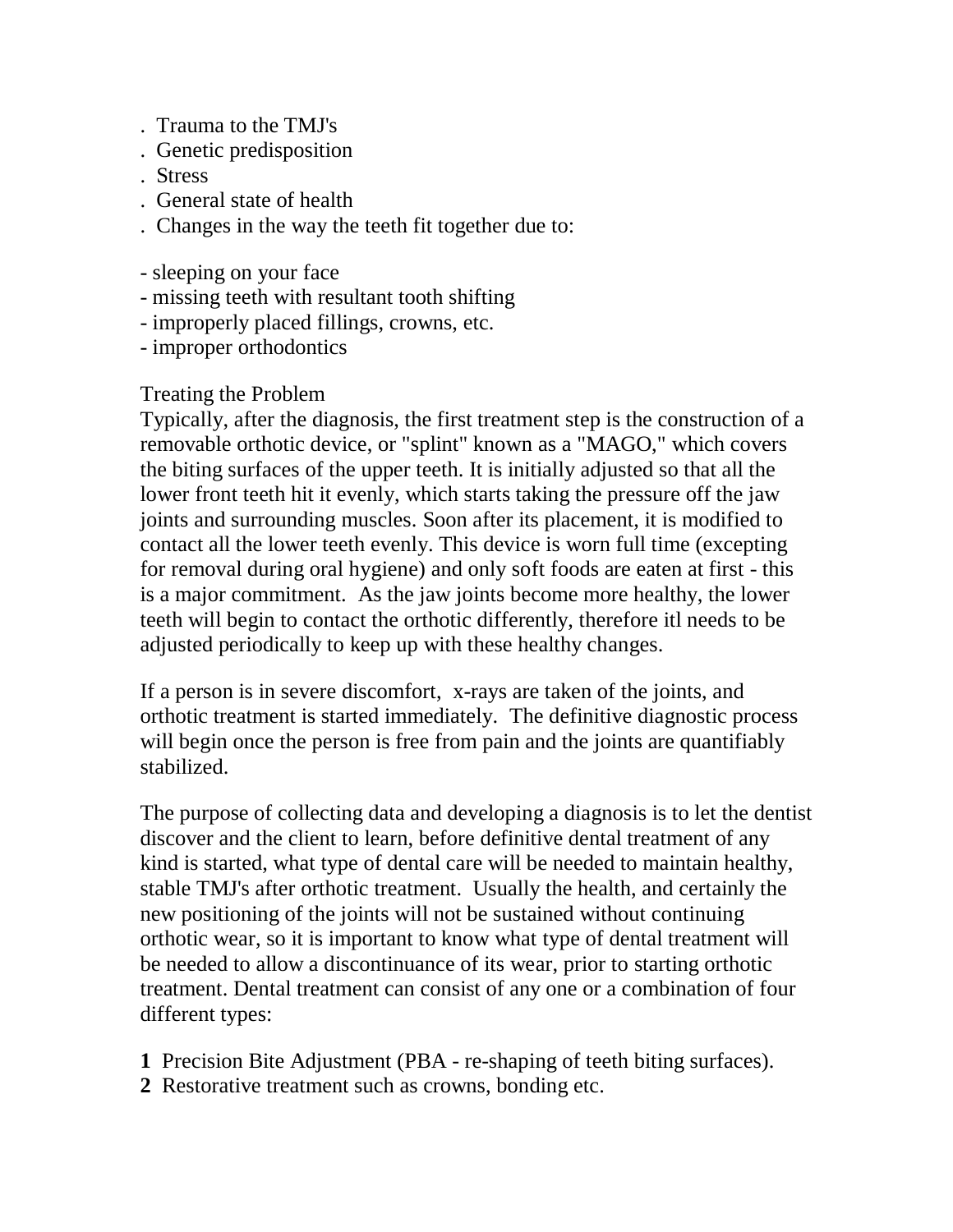## **3** Orthodontics

**4** In extreme cases of jaw discrepancy-orthognathic (jaw repositioning) surgery.

**Orthotic wear** and adjustment is the first treatment step in order to:

- eliminate pain, malfunction, and hopefully popping/clicking
- develop stable, healthy jaw joints before commencing any of the above dental treatment. In other words, since the joints and teeth have an influence on each other, the final treatment of the biting surfaces of the teeth should be dictated by joints having been treated to a healthy and quantifiable "end point".
- determine whether your symptoms are all or in part due to the bite discrepancy. It is important to understand that many times, along with a bite discrepancy as described above, other factors can contribute to the symptoms such as physical and emotional health, muscle tension caused by stress, general attitude and habits.
- have a reversible, non-invasive treatment to test our diagnosis. If orthotic treatment alone is unsuccessful, other treatment modalities can be instituted such as Biofeedback, Stress Management, Acupuncture, etc. At any stage during this active phase of treatment, discontinued wearing of the orthotic will result in the joints assuming their original positions - it is a reversible process. However, with sustained wear, the jaw joints may remodel to new healthy positions. This is a good thing for the jaw joints, however if the teeth correction measures are not undertaken, and for some reason it is elected not to wear the MAGO, there is a possibility that the teeth will not mesh in a manner that they did prior to MAGO therapy. One could be "in limbo" with their bite. This is why, prior to the beginning of treatment during the consultation phase, you understand that once MAGO therapy is instituted, it is part of a tretment and diagnostic process. A process that is intended to continue through and including treatment of the teeth by means of the above methods so that they can ultimately be in harmony and sustain the new, healthy jaw joint positions.
- Some people find that after the resolution of their symptoms, night time or partial orthotic wear only will either eliminate the symptoms or lessen them enough to be adequate without further treatment.

TMJ dysfunction has come to light within the last 15-20 years, because more people are keeping their teeth for a lifetime. It is important for the dentist to